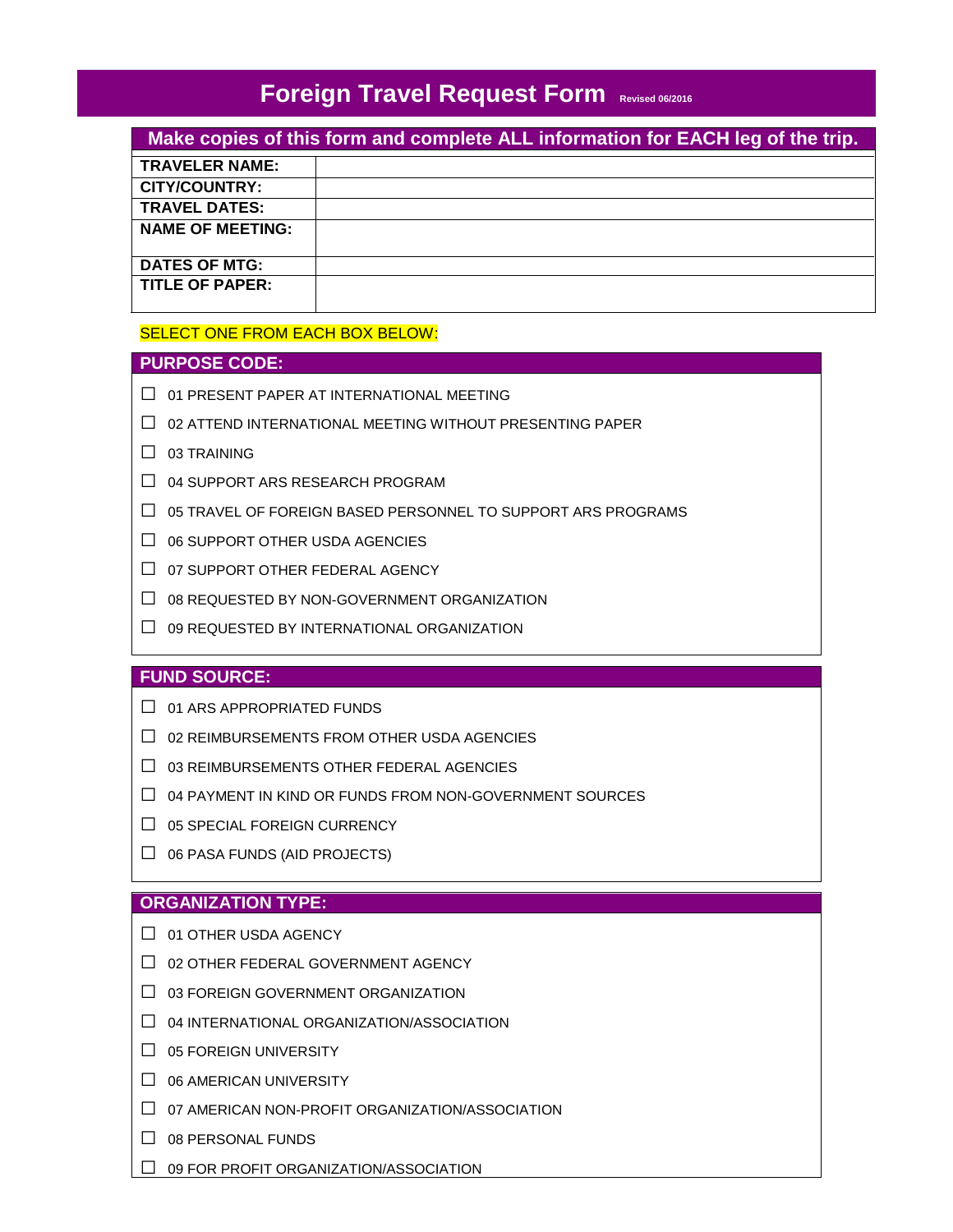#### COMPLETE INFORMATION IN EACH OF THE BLOCKS LISTED BELOW:

#### **PAYMENT IN KIND - SPONSOR DETAILS**

If the trip will be sponsored, please insert the complete name, address, and phone number of the entity and list what the sponsor is offering to pay (airfare, lodging, etc.). A letter of offer will also need to be provided to request approval.

**NAME:**

**ADDRESS:**

#### **PHONE NUMBER:**

Attach the letter of offer with details of WHAT exactly are they offering to pay (airfare, meals, lodging, etc.) and HOW are they planning to pay (payment in kind or reimbursable).

## **PURPOSE OF TRAVEL:**

The "Purpose of Travel" is all about the traveler, what they hope to gain/learn from attending this event or research work.

#### **Sufficient Response:**

Present at the CO2 Assimilation in Plants: Genome to Biome. Information to include basic plant research related to photosynthesis, including the regulation, partitioning, and engineering of carbon assimilation. The 2011 conference will also emphasize the central role of carbon assimilation by plants for development of new sources of bioenergy and for achieving food stability and security.

**Insufficient Response:** Present Research

**Per the Office of the Secretary (OSEC) the following sections must be completed to receive approval of ALL foreign travel.**

### **ROLE OF TRAVELER:**

**The role of the traveler should specifically state the tasks and/or responsibilities of the traveler as they relate to the individual leg of the trip.** 

**The Role of "Presenter" will take precedence over the role of "Technical Expert" if a presenter; include the name of the presentation either in the "Role" or "Purpose" fields.** 

**If "Technical Expert" include their technical expertise. Most travel will fall under these two** 

**categories, if neither of these roles fit the trip, explain the significance of their role.**

**Sufficient Response:** Technical Expert-Agricultural international collaborations between the US and Pakistan

**Insufficient Response:** Attending conference

**PLEASE NOTE THAT SPACE IS LIMITED TO APPROXIMATELY 2 LINES OF TEXT FOR THIS FIELD.**